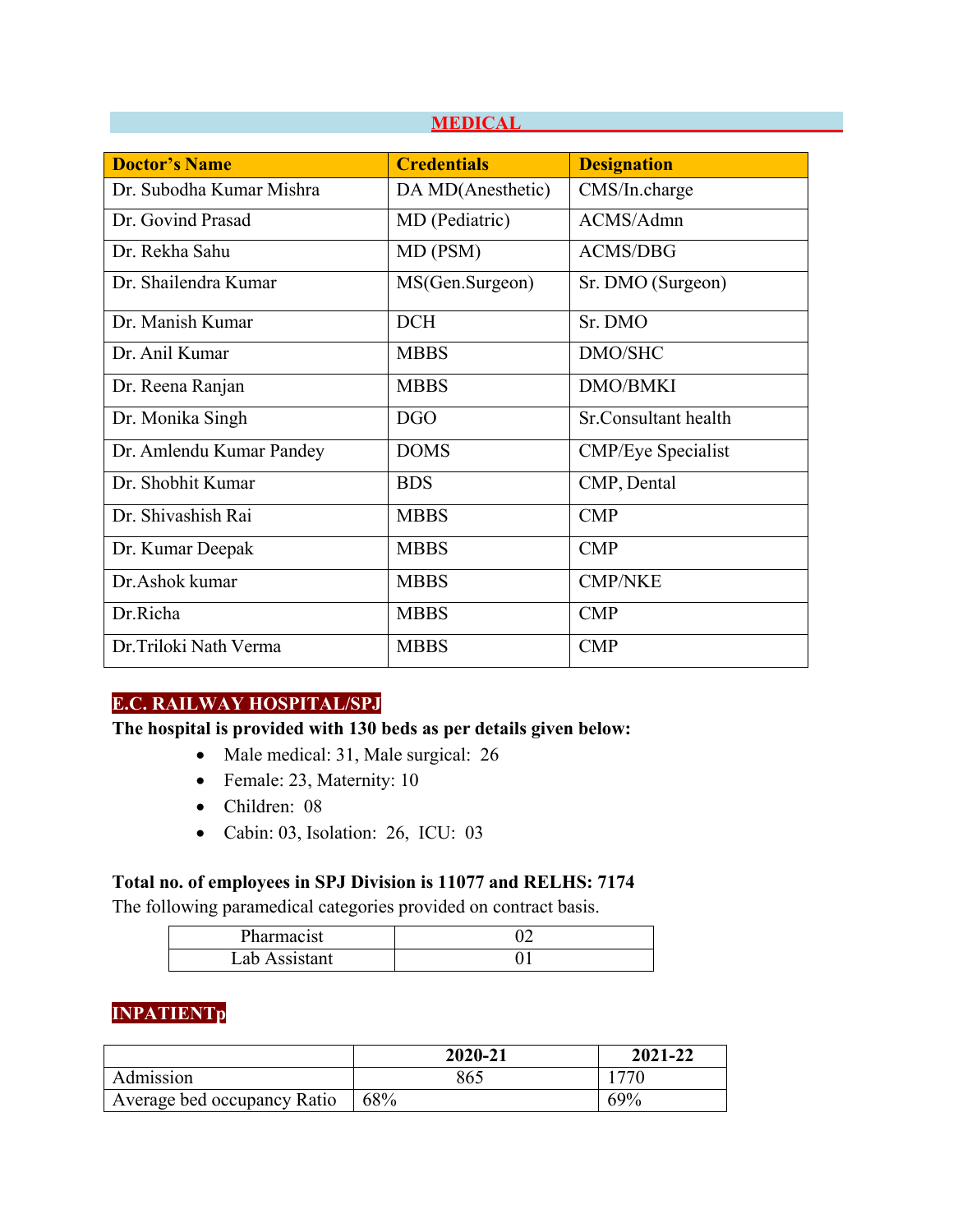| Average length of stay | davs | davs |
|------------------------|------|------|
| Mortality              |      |      |

# **OUTPATIENT**

|                          | 2020-21 | 2021-22 |
|--------------------------|---------|---------|
| Daily average attendance | 367     | 450     |

# **HEALTH UNIT**

| <b>Name</b>  | <b>Doctor</b>            | <b>Jurisdictio</b> | No. of    | Avg. Daily |
|--------------|--------------------------|--------------------|-----------|------------|
|              |                          | n(Km)              | employees | <b>OPD</b> |
| <b>DBG</b>   | Dr. Rekha Sahu/ACMS      | 250                | 2000      | 55         |
| <b>BNKI</b>  | Dr. Anil Kumar/ DMO look | 80                 | 500       | 20         |
|              | after                    |                    |           |            |
| Narkatiaganj | Dr. Ashok Kumar, CMP     | 150                | 1500      | 25         |
| Saharsa      | Dr. Anil Kumar/DMO       | 200                | 1500      | 37         |
| <b>BMKI</b>  | Dr. Reena Ranjan/DMO     | 150                | 1000      | 26         |

# **INDUSTRIAL HEALTH**

|                               | 2020-21 | 2021-2022 |
|-------------------------------|---------|-----------|
| Total sick certificates (RMC) | 1822    | 2273      |
| Mandays lost(RMC)             | 620     | 18288     |
| PMC accepted                  | 11280   | 488       |
| Mandays lost(PMC)             | 13520   | 15401     |
| <b>IOD/HOD</b> cases          | 83      | 52        |
| Mandays lost (IOD/HOD)        | 1828    | 2054      |

# **CONSERVANCY**

| Location         | <b>Sanctioned</b><br><b>Designation</b> |    | <b>Actual</b> |  |
|------------------|-----------------------------------------|----|---------------|--|
|                  | FSO, CHI/MI                             | 10 | 10            |  |
| <b>SPJ</b>       | 05                                      | 05 | 05            |  |
| $\overline{DBG}$ | 02 CHI (01 FSO)                         | 02 | 02            |  |
| Narkatiaganj     | ΗΙ                                      | 01 | 01            |  |
| Saharsa          | ΗΙ                                      | 01 | 01            |  |
| <b>BMKI</b>      | HI                                      | 01 | 01            |  |
| <b>BNKI</b>      | ΗΙ                                      | 01 | 01            |  |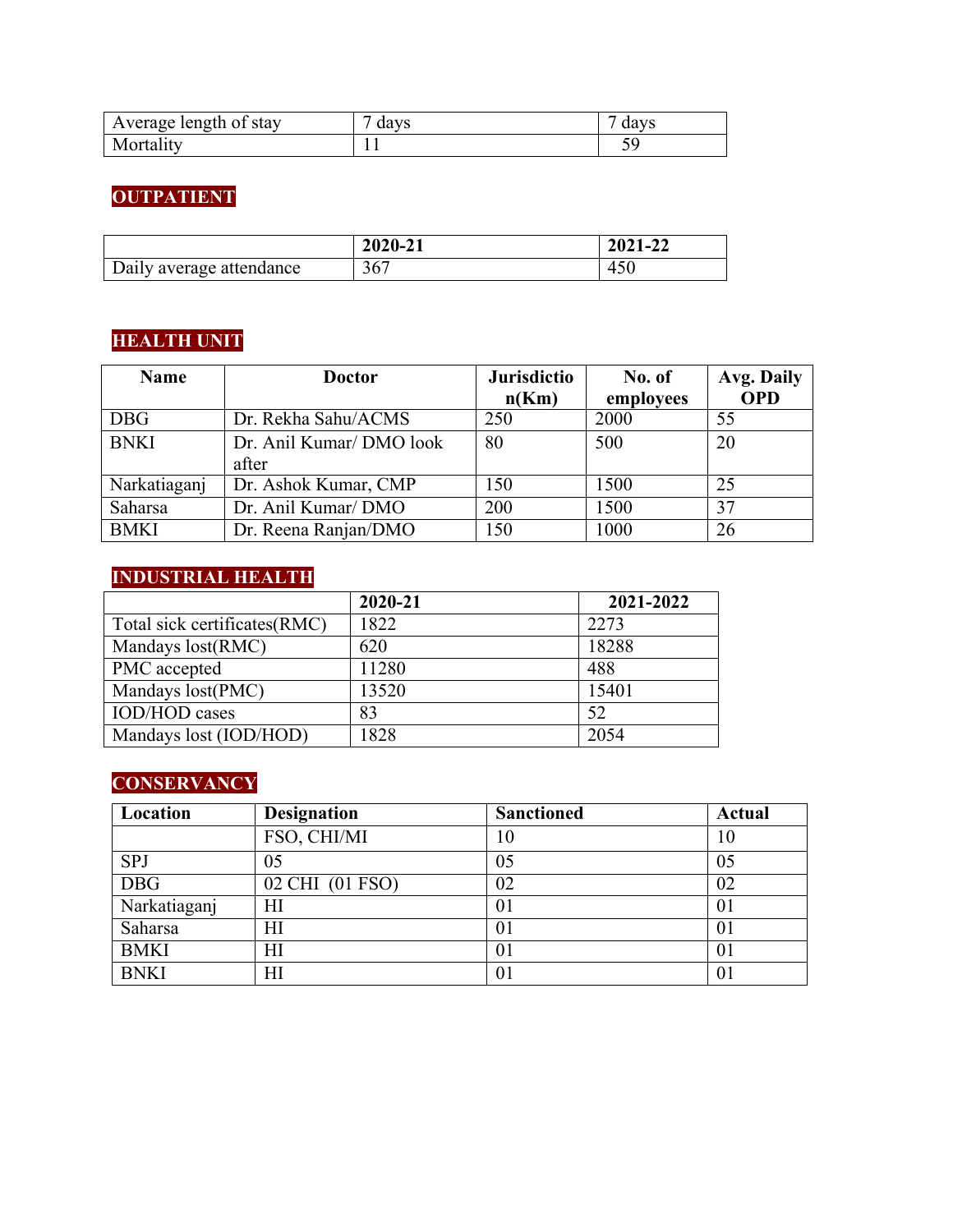#### **IMMUNISATION**

Vaccination/inoculation are being regularly provided to the beneficiaries. Details are as under:

| Vaccination/inoculation      | $2020 - 21$ | 2021-22 |
|------------------------------|-------------|---------|
|                              | <b>SPJ</b>  | SPJ     |
| Triple Antigen (Pentavilent) | 73          | 95      |
| Tetanus Toxoid               | 69          | 87      |
| Polio                        | 89          | 65      |
| <b>BCG</b>                   | 84          | 71      |
| Inj. D.T                     | 55          | 55      |
| Inj. Measles                 | 105         | 63      |
| Inj. Hepatitis B             | Nil         | Nil     |
| $T.T$ (FW                    | 24          | 32      |

### **FAMILY WELFARE ACTIVITY**

| <b>Sterilization/IUD</b> | 2020-21    | 2021-2022  |
|--------------------------|------------|------------|
|                          | <b>SPJ</b> | <b>SPJ</b> |
| Sterilization            |            | Nil        |
| <b>IUD</b>               | 160        | 185        |
| Oral Pill                | 220        | 255        |

# **ACCIDENTAL RELIEF MEDICAL TRAIN**

| <b>Station</b> | <b>Scale-I</b>                    | <b>Scale-II</b> |
|----------------|-----------------------------------|-----------------|
| <b>SPJ</b>     | Self propelting ART-01<br>ARME-01 | <b>BMKI</b>     |
| <b>SHC</b>     | ARME-01                           |                 |
| <b>NKE</b>     | ARME-01                           |                 |

# **MEDICAL FACILITIES AVAILABLE –IN ENPANELLED HOSPITAL**

**1. Paras hospital /DBG**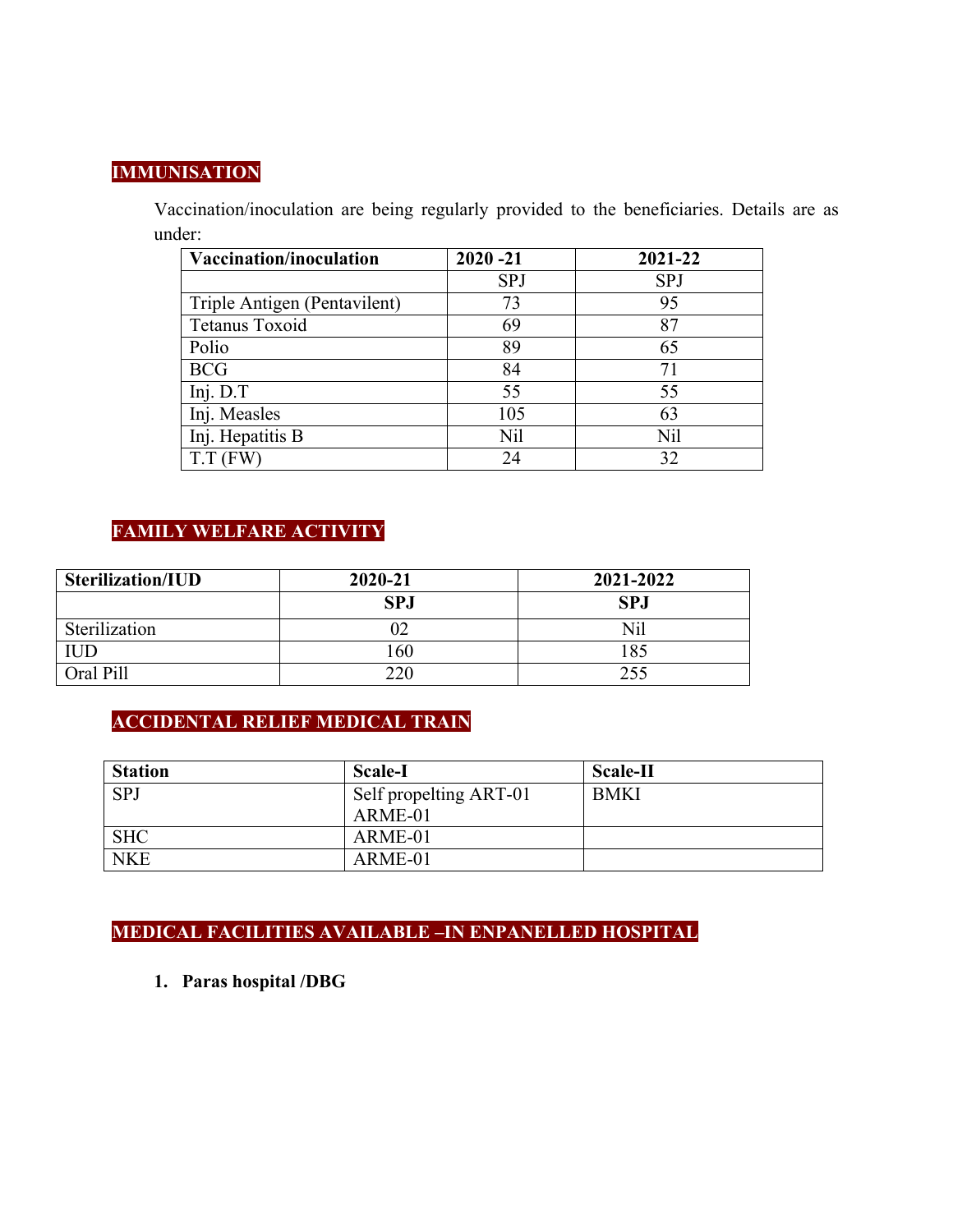# **MULTIPURPOSE HEALTH CHECKUP CAMP HAS BEEN ORGANIZED AT THE JURISDICTION OF DIFFERENT HEALTH UNITS**

| <b>Date</b> | <b>Station</b>              | DRH/        | Camp/S      | <b>Total</b>      | <b>New</b>              | Old                     | <b>New</b>              | Old                     | <b>Other/Remark</b> |
|-------------|-----------------------------|-------------|-------------|-------------------|-------------------------|-------------------------|-------------------------|-------------------------|---------------------|
|             |                             | HU          | eminar      | <b>Attendance</b> | <b>HTN</b>              | <b>HTN</b>              | <b>DM</b>               | <b>DM</b>               |                     |
|             |                             |             |             |                   |                         |                         |                         |                         |                     |
| 19.02.2022  | <b>RXL</b>                  | <b>NKE</b>  | <b>MPHD</b> | 36                | 3                       | 4                       | 1                       | 3                       |                     |
| 19.02.2022  | <b>Tamuria</b>              | <b>DBG</b>  | <b>MPHD</b> | 25                | $\mathbf{1}$            | $\mathbf 0$             | $\overline{2}$          | 0                       |                     |
| 18.02.2022  | <b>Bairgania</b>            | <b>NKE</b>  | <b>MPHD</b> | 23                | $\mathbf{1}$            | $\mathbf{2}$            | 0                       | 1                       |                     |
| 18.02.2022  | Jankinagar                  | <b>BNKI</b> | <b>MPHD</b> | 10                | $\mathbf{1}$            | $\mathbf{1}$            | 0                       | 1                       |                     |
| 18.02.2022  | Jiwdhara                    | <b>BMKI</b> | <b>MPHD</b> | 19                | $\mathbf 1$             | 0                       | $\mathbf{1}$            | 0                       |                     |
| 17.02.2022  | Ruseraghat                  | <b>SPJ</b>  | <b>MPHD</b> | 39                | $\mathbf{1}$            | $\mathbf{1}$            | $\mathbf{2}$            | 1                       |                     |
| 17.02.2022  | Pipra                       | <b>BMKI</b> | <b>MPHD</b> | 17                | 3                       | $\mathbf 0$             | 0                       | 0                       |                     |
| 17.02.2022  | Daura Madhepura             | <b>SHC</b>  | <b>MPHD</b> | 27                | $\mathbf{2}$            | 3                       | 1                       | $\mathbf{2}$            |                     |
| 16.02.2022  | Janakpur Road               | <b>DBG</b>  | <b>MPHD</b> | 29                | 5                       | $\mathbf 0$             | $\overline{\mathbf{2}}$ | 0                       |                     |
| 15.02.2022  | <b>Hasanpur Road</b>        | <b>SPJ</b>  | <b>MPHD</b> | 26                | $\mathbf{1}$            | $\overline{\mathbf{3}}$ | 1                       | 4                       |                     |
| 15.02.2022  | Panchagachia                | <b>SHC</b>  | <b>MPHD</b> | 22                | $\mathbf{1}$            | $\overline{\mathbf{4}}$ | 1                       | 2                       |                     |
| 31.12.2021  | Madhubani                   | <b>DBG</b>  | <b>MPHD</b> | 33                | 3                       | $\mathbf{2}$            | 0                       | 1                       |                     |
| 24.12.2021  | <b>Diesel lobby</b>         | <b>NKE</b>  | <b>MPHD</b> | 46                | 3                       | 6                       | $\overline{2}$          | 5                       |                     |
| 24.12.2021  | Asanpur Kupha               | <b>SHC</b>  | <b>MPHD</b> | 15                | $\pmb{0}$               | 0                       | 0                       | 0                       |                     |
| 17.12.2021  | <b>Bagha</b>                | <b>NKE</b>  | <b>MPHD</b> | 28                | 5                       | $\overline{\mathbf{4}}$ | 1                       | 3                       |                     |
| 17.12.2021  | <b>Motipur</b>              | <b>BMKI</b> | <b>MPHD</b> | 23                | $\mathbf{1}$            | $\overline{2}$          | $\mathbf{1}$            | 1                       |                     |
| 17.12.2021  | Kaanti                      | <b>BMKI</b> | <b>MPHD</b> | 22                | $\mathbf 0$             | $\mathbf{1}$            | 0                       | 0                       |                     |
| 17.12.2021  | Sakri                       | <b>DBG</b>  | <b>MPHD</b> | 34                | 3                       | 3                       | 1                       | $\overline{2}$          |                     |
| 16.12.2021  | <b>Sarsi</b>                | <b>BNKI</b> | <b>MPHD</b> | 23                | $\mathbf 0$             | $\overline{2}$          | 1                       | 1                       |                     |
| 16.12.2021  | <b>Krityanand Nagar</b>     | <b>BNKI</b> | <b>MPHD</b> | 22                | $\mathbf 0$             | $\overline{2}$          | 1                       | 1                       |                     |
| 16.12.2021  | Chakia                      | <b>BMKI</b> | <b>MPHD</b> | 35                | 3                       | $\overline{2}$          | 2                       | 4                       |                     |
| 16.12.2021  | <b>Mehsi</b>                | <b>BMKI</b> | <b>MPHD</b> | 32                | 4                       | $\overline{2}$          | 1                       | 2                       |                     |
| 11.12.2021  | Raxaul                      | <b>NKE</b>  | <b>MPHD</b> | 58                | 4                       | $\overline{\mathbf{z}}$ | 3                       | 8                       |                     |
| 09.12.2021  | Sonbarsa kachahri           | <b>SHC</b>  | <b>MPHD</b> | 32                | $\mathbf{1}$            | $\overline{2}$          | $\mathbf{1}$            | $\mathbf{2}$            |                     |
| 08.12.2021  | Simri Bakhtiarpur           | <b>SHC</b>  | <b>MPHD</b> | 18                | $\mathbf{1}$            | $\mathbf{1}$            | $\mathbf{1}$            | $\overline{2}$          |                     |
| 06.12.2021  | <b>Purnia court Station</b> | <b>BNKI</b> | <b>MPHD</b> | 22                | $\mathbf{1}$            | $\overline{2}$          | 1                       | 0                       |                     |
| 04.12.2021  | Raxaul                      | <b>NKE</b>  | <b>MPHD</b> | 42                | $\overline{\mathbf{z}}$ | 5                       | 3                       | $\overline{2}$          |                     |
| 03.12.2021  | <b>Harinagar</b>            | <b>NKE</b>  | <b>MPHD</b> | 27                | 5                       | $\mathbf{1}$            | $\mathbf{2}$            | 1                       |                     |
| 01.12.2021  | <b>Banmankhi Station</b>    | <b>BNKI</b> | <b>MPHD</b> | 24                | $\mathbf{1}$            | $\overline{\mathbf{3}}$ | 1                       | $\overline{2}$          |                     |
| 30.11.2021  | Sugauli                     | <b>BMKI</b> | <b>MPHD</b> | 44                | $\mathbf 1$             | 4                       | $\overline{2}$          | 4                       |                     |
| 29.11.2021  | <b>Saharsa Station</b>      | <b>SHC</b>  | <b>MPHD</b> | 38                | $\pmb{0}$               | $\pmb{0}$               | 0                       | 0                       |                     |
| 29.11.2021  | <b>Bettiah</b>              | <b>BMKI</b> | <b>MPHD</b> | 34                | $\overline{\mathbf{2}}$ | $\overline{\mathbf{3}}$ | $\mathbf{1}$            | $\overline{\mathbf{z}}$ |                     |
| 26.11.2021  | Jaynagar                    | <b>DBG</b>  | <b>MPHD</b> | 37                | $\pmb{0}$               | $\mathbf 0$             | 0                       | 0                       |                     |
| 25.11.2021  | Raghopur                    | <b>SHC</b>  | <b>MPHD</b> | 26                | $\pmb{0}$               | $\pmb{0}$               | $\pmb{0}$               | $\mathbf 0$             |                     |
| 25.11.2021  | Pratapganj                  | <b>SHC</b>  | <b>MPHD</b> | 23                | $\pmb{0}$               | $\mathbf 0$             | 0                       | 0                       |                     |
| 25.11.2021  | Raghopur                    | <b>SHC</b>  | <b>MPHD</b> | 21                | $\mathbf{1}$            | $\mathbf 0$             | 0                       | 0                       |                     |
| 24.11.2021  | <b>RPF Special</b>          | <b>DBG</b>  | <b>MPHD</b> | 34                | $\pmb{0}$               | $\mathbf 0$             | 0                       | 0                       |                     |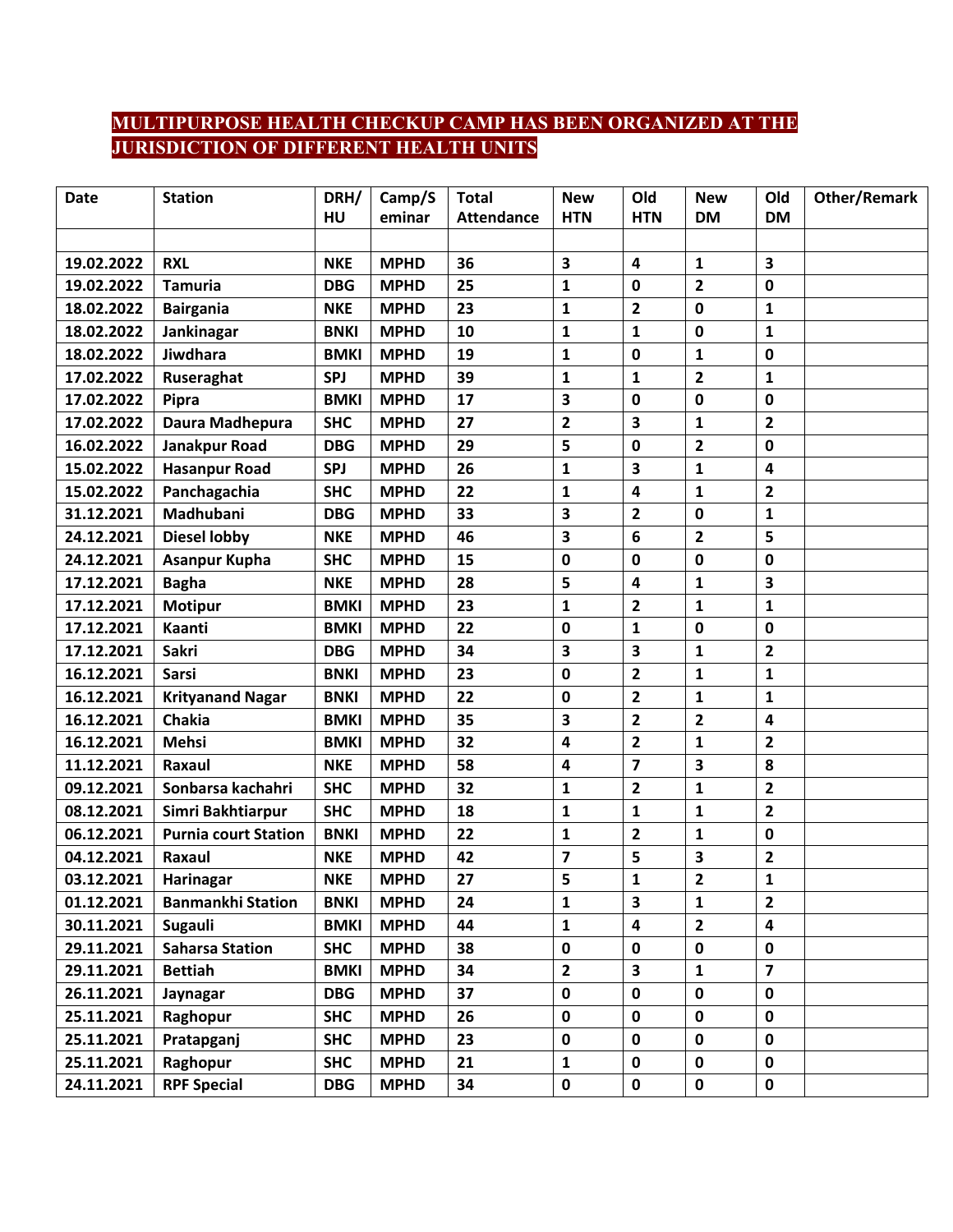| 23.11.2021      | <b>DBG Station</b>          | <b>DBG</b> | <b>MPHD</b> | -42  |    |           |               |              |  |
|-----------------|-----------------------------|------------|-------------|------|----|-----------|---------------|--------------|--|
| 22.44<br>22.II. | <sup>1</sup> total<br>Grand |            | <b>MPHD</b> | 1108 | 68 | 73<br>ں ، | $\sim$ $\sim$ | $\sim$<br>כס |  |

## **COVID-19 Activities**

- Recently during spread of Omicron infe infections 19 cases were admitted. All recovered well
- In Samastipur division 2131 patient undergone RTPCR test, 729 patients were found COVID-19 Positive.. Only Indoor patients were admitted and rest was kept under home isolation.
- COVID-19 Vaccination is being done at DRH/SPJ 100% of Railway staffs have been vaccinated for the 1<sup>st</sup> dose and 100% for the second dose. Dependents are also being vaccinated.

| कर्मचारी               |       | आश्रित               |                 | सेवा निवृत कर्मचारी |                 | सेवा निवृत कर्मचारियों |                 |  |
|------------------------|-------|----------------------|-----------------|---------------------|-----------------|------------------------|-----------------|--|
|                        |       |                      |                 |                     |                 | केs आश्रित             |                 |  |
| $1st$ dose<br>2nd dose |       | 1 st<br>dose<br>dose | 2 <sup>nd</sup> | st<br>dose<br>dose  | 2 <sup>nd</sup> | $1st$ dose<br>dose     | 2 <sup>nd</sup> |  |
| 10477                  | 10477 | 2980<br>2145         |                 | 4188<br>3015        |                 | 886                    | 638             |  |

#### माह दिसंबर/2021 तक दिए गए कल  $\operatorname{COVID}$   $\operatorname{VACCINE}$  का विवरण निम्नांकित:-

- मण्डल रेल चिकित्सालय में कर्मचारियों का कुल Vaccination -10477 उनके आश्रितों में Vaccination-5125 सेवा निवृत में Vaccination-7203 एवं उनके आश्रितों में Vaccination-1524 दिया गया।
- मण्डल रेल चिकित्सालय में समस्तीपुर में 15 वर्ष से 18 वर्ष तक आयु वाले का कुल Vaccination 223 दिया गया।
- मण्डल रेल चिकित्सालय में मरीजों के उपचार हेतु बी.पी. मशीन एवं स्टेथोस्कोप की आपूर्ति की गई ।
- मण्डल रेल चिकित्सालय में कोविड मरीजों के जांच हेतु रेपिड एंटीजेन टेस्ट किट, इंफ्रारेड थर्मामीटर), पल्स आक्सीमीटर, थ्रीप्लाई मास्क, डिस्पोज़ेबल बाईपंप) मास्क आपूर्ति की गई ताकि किसी भी मरीज के उपचार में कोई व्यवधान न हो।
- मण्डल रेल चिकित्सालय में कोविड मरीजों को ठंढ से बचाने के लिए हॉट ब्लोवर मशीन की व्यवस्था की गई ।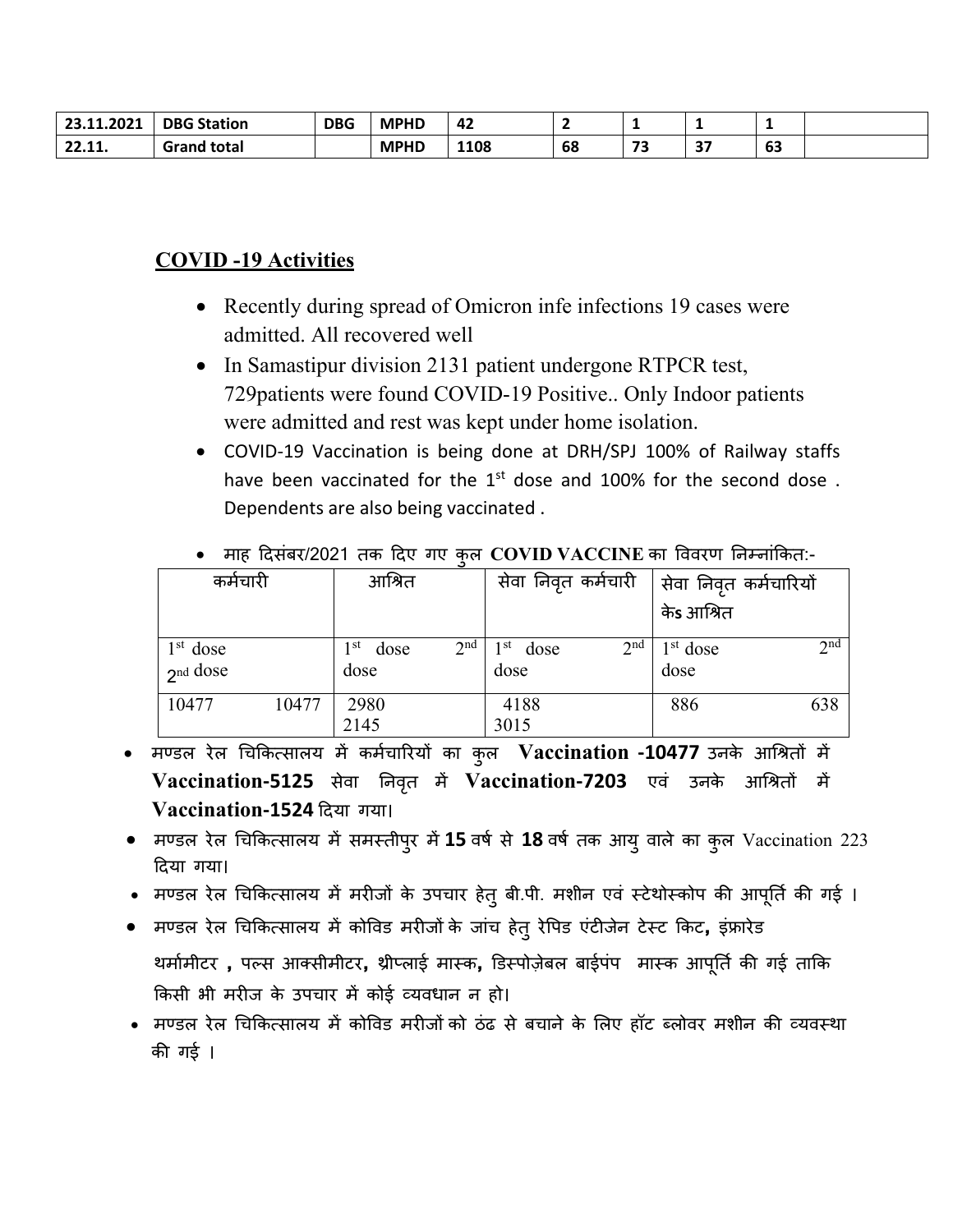- मण्डल रेल चिकित्सालय में कोविड मरीजों के बी.पी.,पल्स ईसीजी, रेस्पिरेसन, ओक्सिजन चेक करने के लिए मोनिटर विथ डिफ़ेबिलेटर एवं मल्टी पारा मॉनिटर की व्यवस्था की गई ।
- मण्डल रेल चिकित्सालय में कोविड मरीजों के लिए सिरीञ्ज इनफ्यूज़न पंप की व्यवस्था की गई।
- मण्डल रेल �च�कत्सालय म� को�वड मर�ज� के जांच के लैब के �लए सेमी आटोमे�टक**,** एनालाइजर, फुली ऑटो केमेस्ट्री एनालाइजर इलेक्ट्रोलाइट एनालाइजर की व्यवस्था की गई।
- मण्डल रेल �च�कत्सालय म� **85** बेड का ऑक्सीज़न स�ट्रल पाइप लाइन मेन फ़ोल्ड �सस्टम के द्वारा �कया गया।
- $\bullet$  मण्डल रेल चिकित्सालय में दि: 07.12.2021 को ऑक्सीज़न प्लांट की स्थापना की गई है इसकी क्षमता 500 लिटर प्रति मिनट है।
- मण्डल रेल चिकित्सालय में कोविड मरीजों के लिए निम्नलिखित सामग्री उपलब्ध है:-

| <b>Sr No</b>    | <b>Items Name</b>                              | Quantity              |
|-----------------|------------------------------------------------|-----------------------|
| 01              | Defibrillator monitor                          | 13 nos.               |
| $\overline{02}$ | $EC\overline{G}$ machine                       | $10$ nos.             |
| 03              | Infusion pump                                  | $02$ nos.             |
| 04              | Multipara monitor                              | 23 nos.               |
| 05              | Syringe pump                                   | 04 nos.               |
| 06              | Dental machine with chair                      | $01$ nos.             |
| 07              | Bipape ventilator                              | 05 nos.               |
| 08              | Suction machine                                | $\overline{0}8$ nos.  |
| 09              | Oxygen cylinder                                | 62 nos.               |
| 10              | Mechanical ventilator                          | $01$ nos.             |
| 11              | Oxygen for central pipe line system for 85 bed | 85 Bed.               |
| 12              | Jumbo oxygen cylinder                          | 51 nos.               |
| 13              | Ventilator high end                            | 03 nos.               |
| 14              | Oxygen concentrator                            | $\overline{0}8$ nos.  |
| 15              | Nibulizer                                      | $17$ nos.             |
| $\overline{16}$ | Pulse oximeter                                 | 31 nos.               |
| $\overline{17}$ | <b>Infrared thermos meter</b>                  | 43 nos.               |
| 18              | I.VStand                                       | 97 nos.               |
| 19              | Anesthesia teolley                             | $\overline{0}$ l nos. |
| $\overline{20}$ | Semi-Automatic analyzer                        | $\overline{0}$ 1 nos. |
| 21              | Auto kerato reflectometer                      | $01$ nos.             |
| $\overline{22}$ | Manual X-Ray machine                           | $01$ nos.             |
| $\overline{23}$ | Digital Radiography X-Ray machine              | 01 nos.               |
| 24              | <b>Emergency Recovery trolly</b>               | $01$ nos.             |
| $\overline{25}$ | Hot Blower                                     | 50 nos.               |
| $\overline{26}$ | <b>B.P.</b> instrument                         | 20 nos.               |
| 27              | Stethoscope                                    | 20 nos.               |

#### • **Available items of DRH/SPJ**